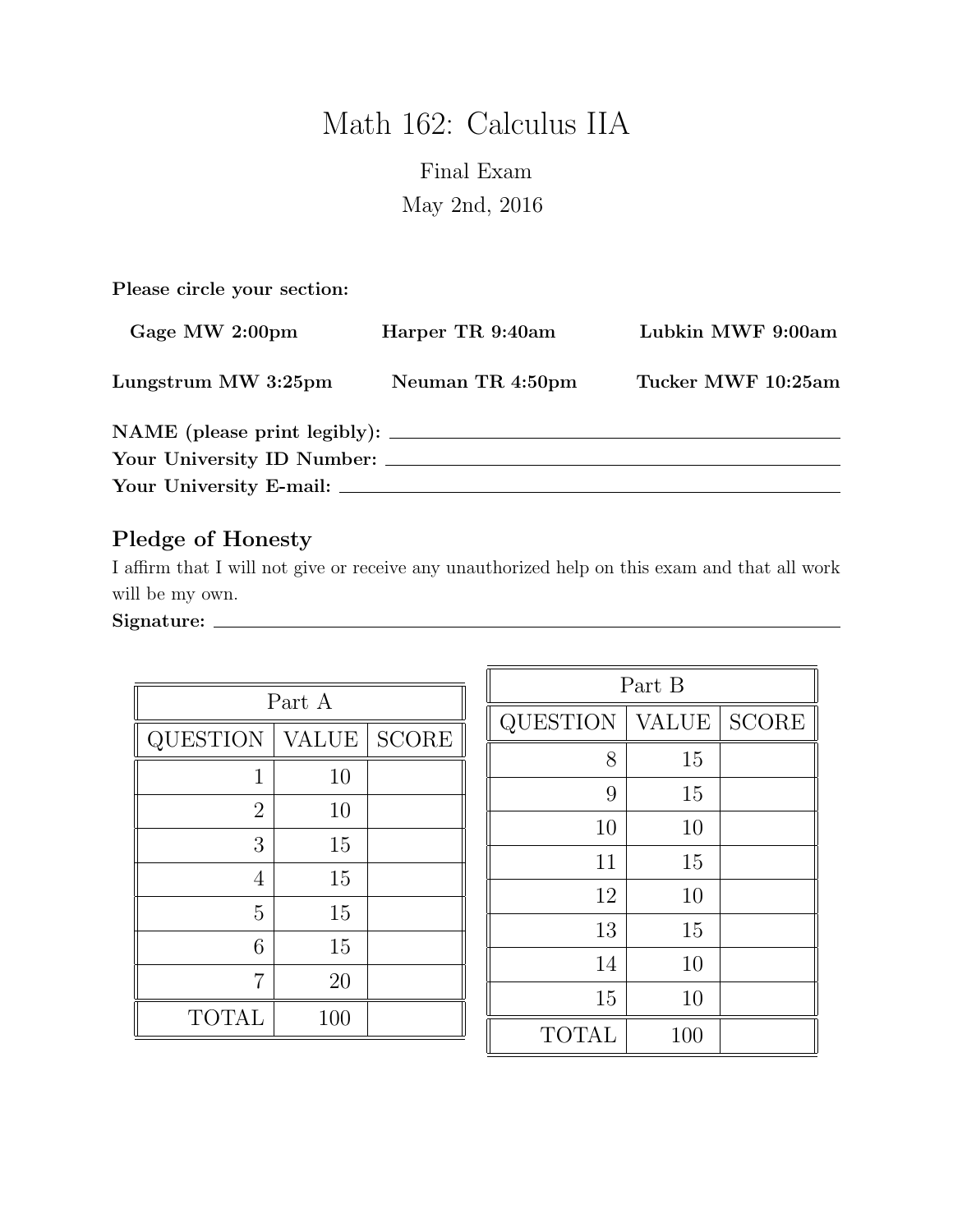#### Instructions:

- The use of calculators, cell phones, iPods, and other electronic devices at this exam is strictly forbidden. You must be physically separated from your cell phone.
- Show your work and justify your answers. You may not receive full credit for a correct answer if insufficient work is shown or insufficient justification is given.
- Put your answers in the spaces provided.
- You are responsible for checking that this exam has all 17 pages.

#### Formulas:

- $\sin(x)\cos(x) = \frac{1}{2}\sin(2x)$
- $\sin^2(\theta) + \cos^2(\theta) = 1$
- $\tan^2(\theta) + 1 = \sec^2(\theta)$
- $\cos^2(\theta) = \frac{1}{2}(1 + \cos(2\theta))$
- $\sin^2(\theta) = \frac{1}{2}(1 \cos(2\theta))$
- $\int \tan(x)dx = \ln|\sec(x)| + C$
- $\int \sec(x)dx = \ln|\sec(x) + \tan(x)| + C$

• 
$$
\int \frac{dx}{x^2 + a^2} = \frac{1}{a} \arctan\left(\frac{x}{a}\right) + C
$$

•  $\int \sec^3(x)dx = \sec(x)\tan(x) + \ln|\sec(x) + \tan(x)| + C$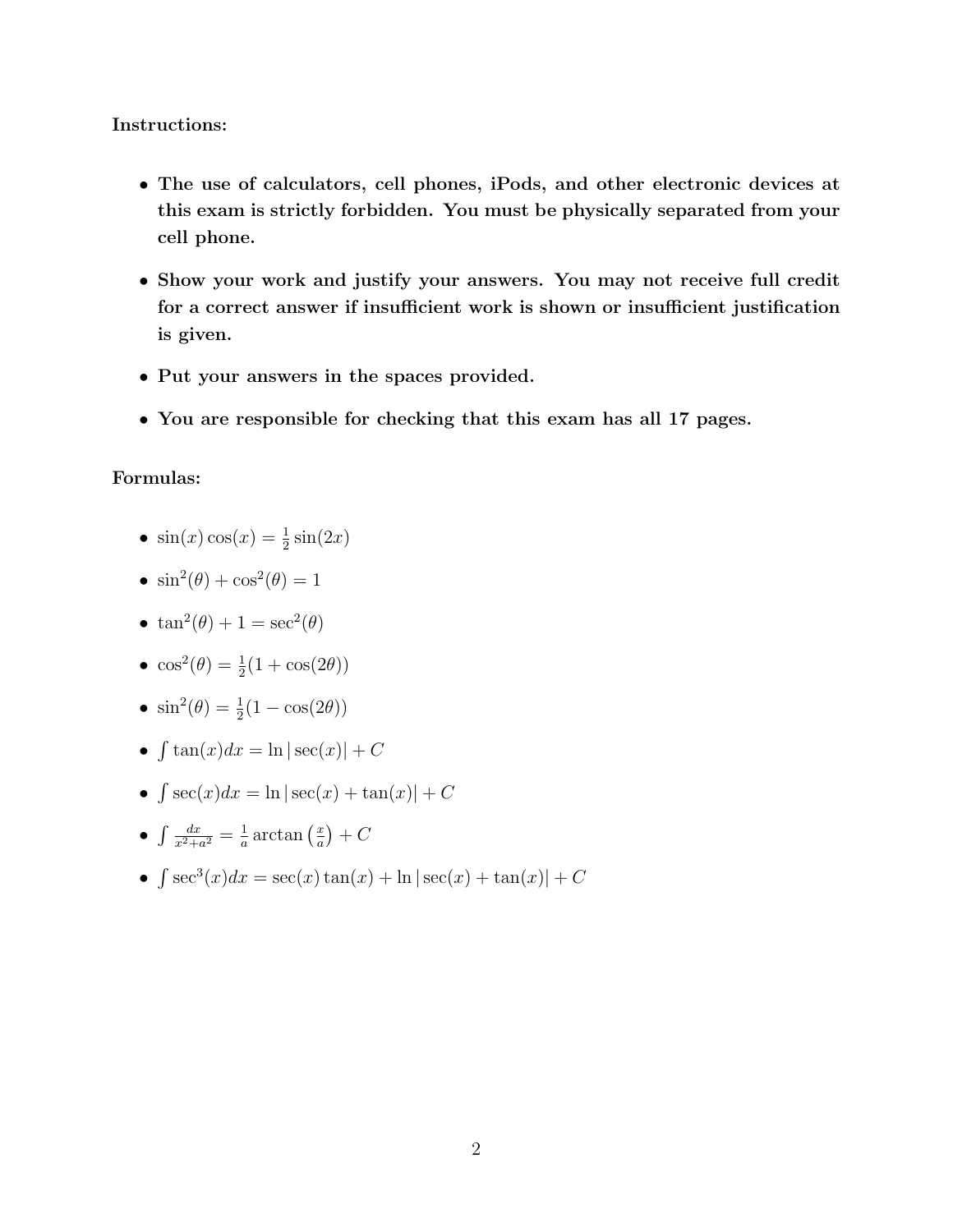# Part A

1. (10 points) The region between the x-axis and the curve  $y = -2x$  for  $0 \le x \le 2$  is rotated about the line  $y=1.$  Compute the volume.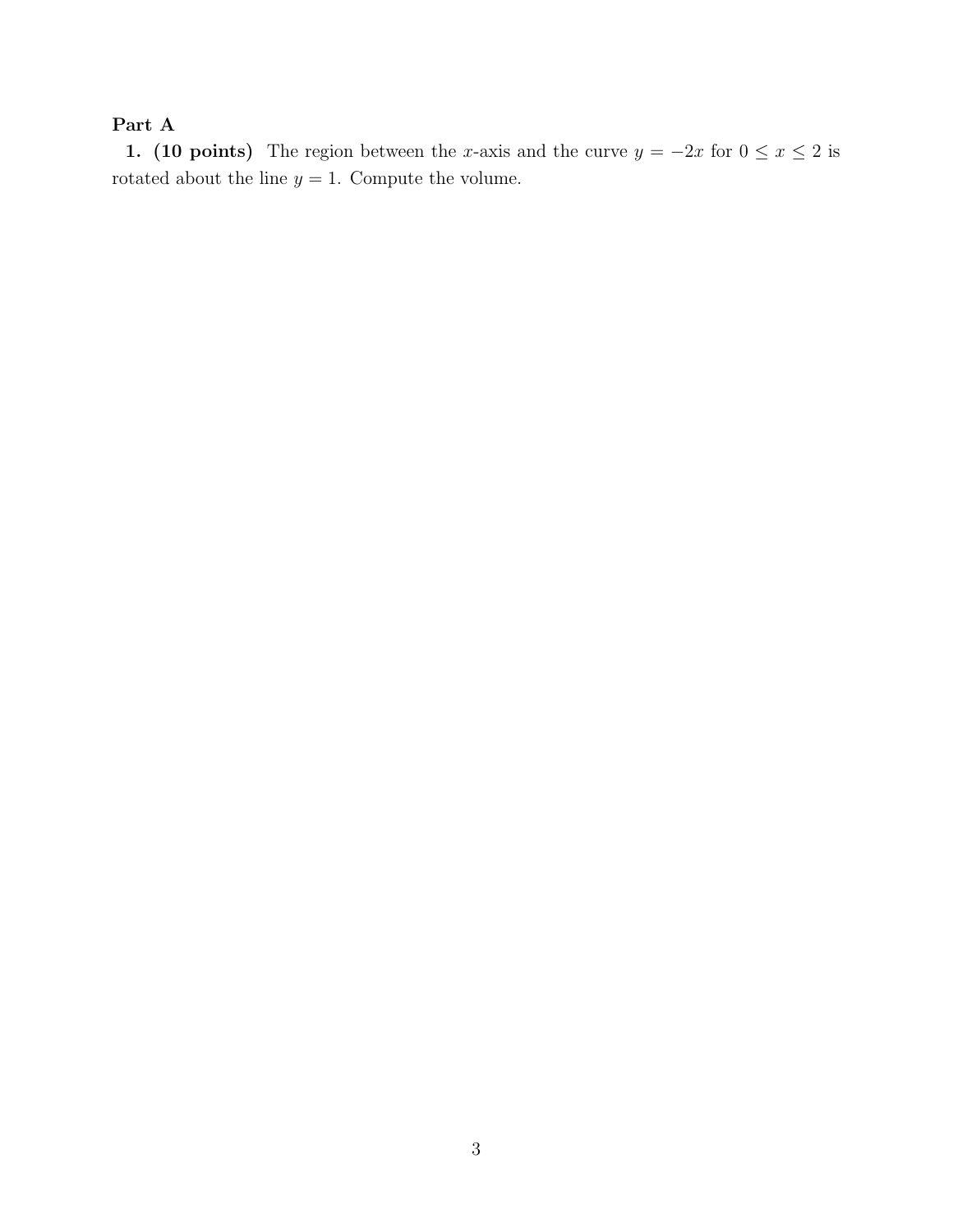2. (10 points) The region between the x-axis and the curve  $y = \sin(x^2)$  for  $0 \le x \le$ √  $\overline{\pi}$ is rotated about the  $y\textrm{-axis.}$  Compute the volume.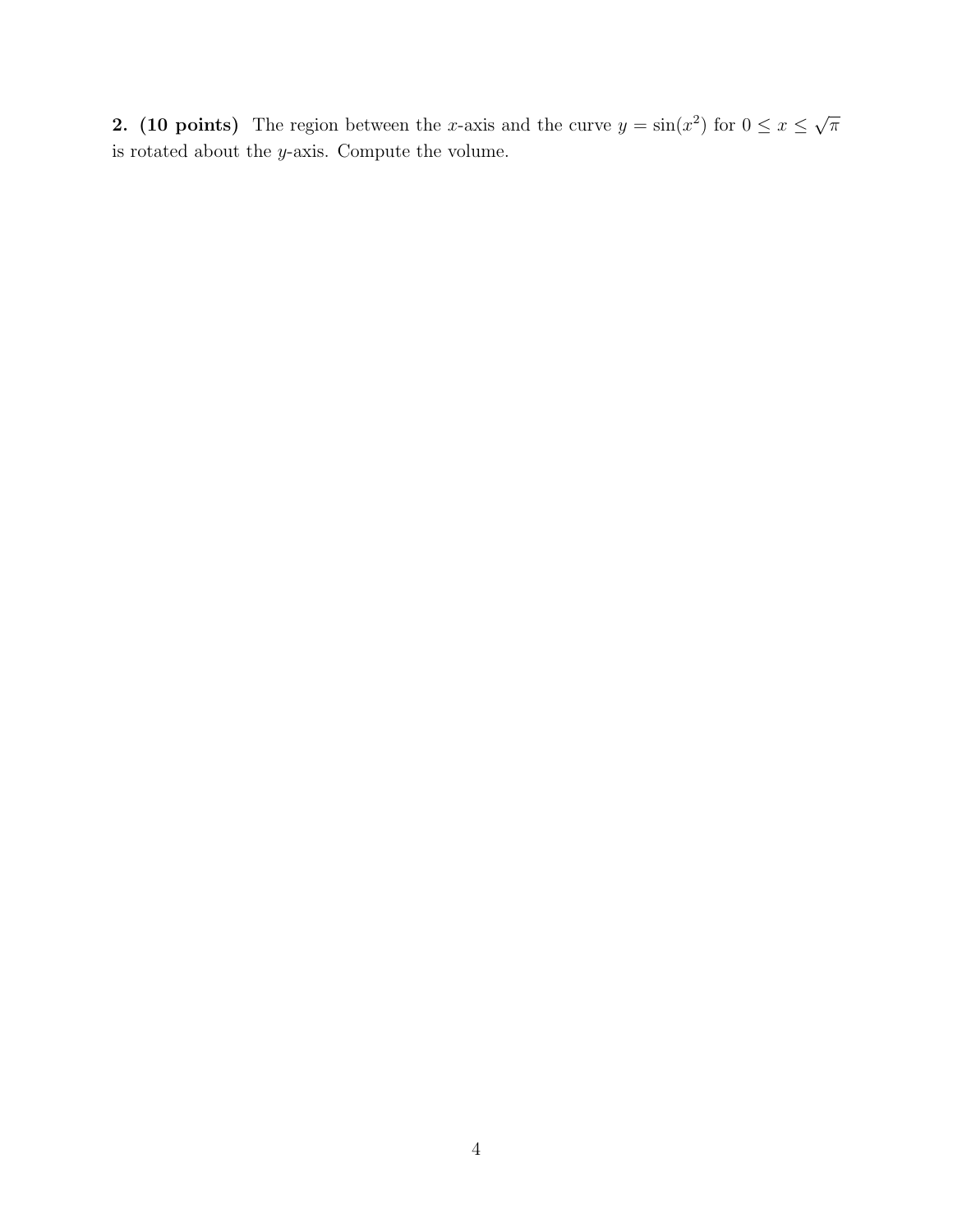(a) Compute the indefinite integral  $\int \tan^3(x) \sec^4(x) dx$ .

(b) Find the average value of the function  $f(x) = \tan^3(x) \sec^4(x)$  on the interval  $[0, \frac{\pi}{3}]$  $\frac{\pi}{3}$ .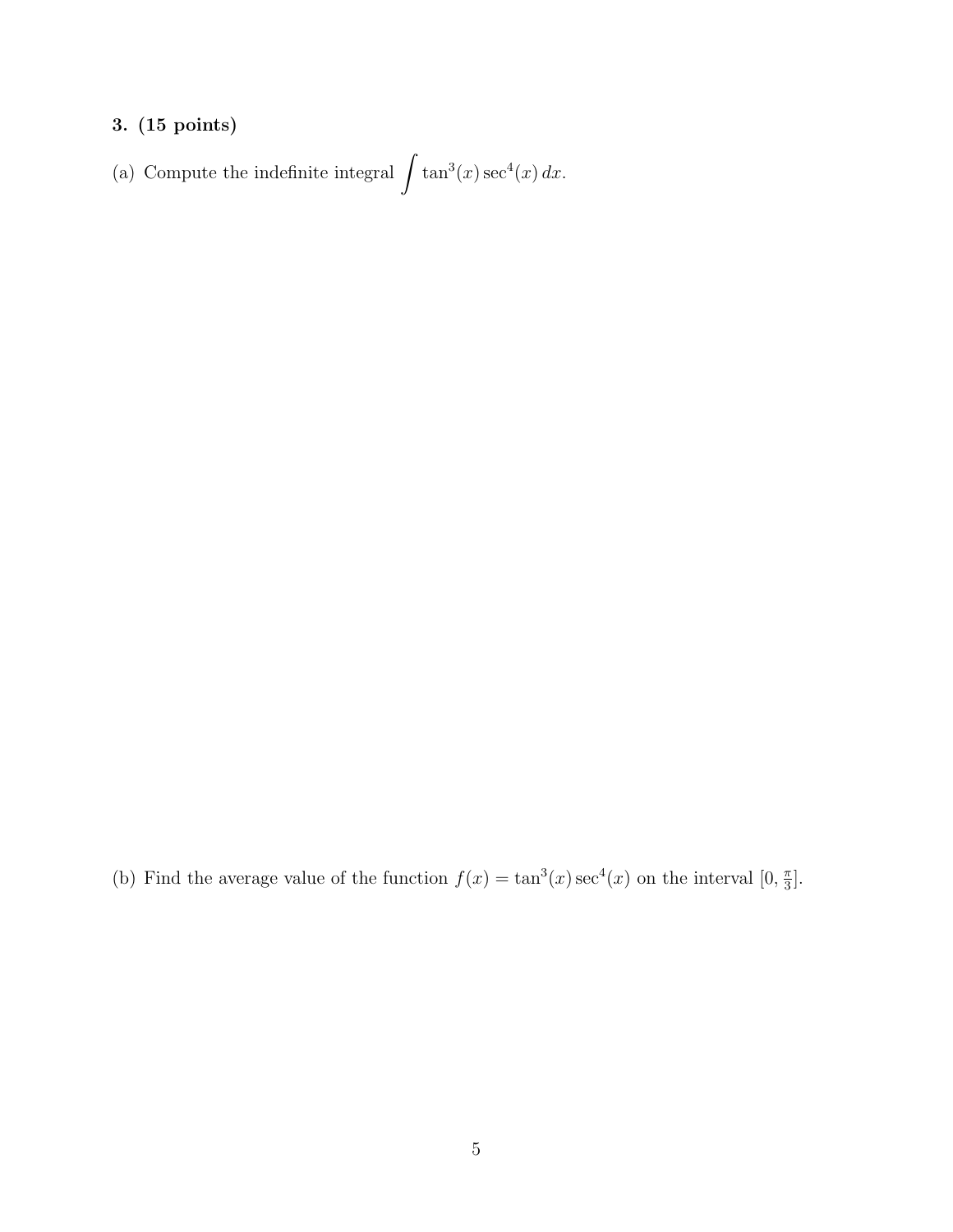(a) Find the following indefinite integral.

$$
\int \frac{dx}{x^2 - 8x + 25}
$$

(b) Set up the partial fraction decomposition for the following integral in terms of variables, but do not solve for those variables.

$$
\int \frac{x^2 - 8x + 25}{x(x^3 + x)} dx
$$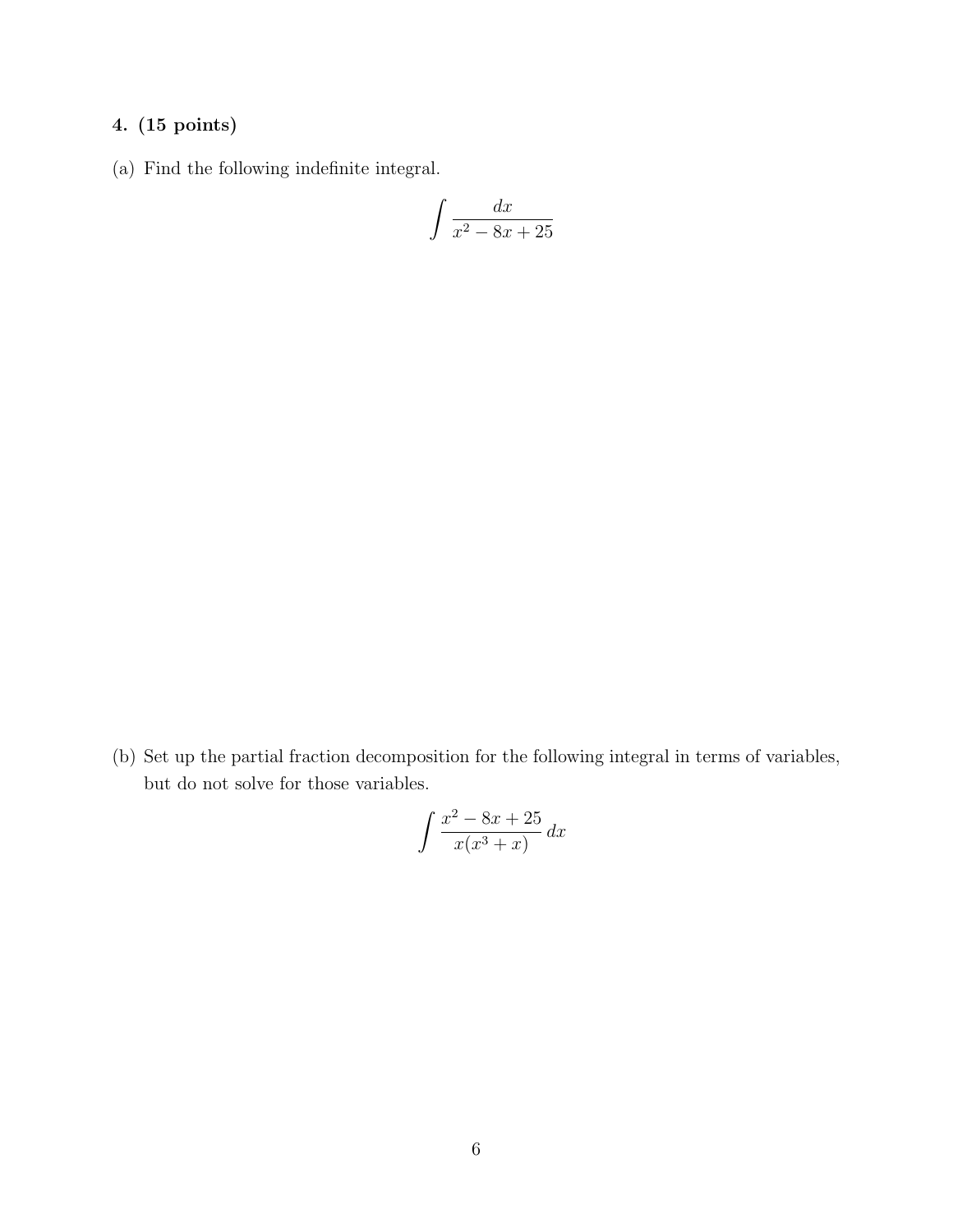5. (15 points) Consider the parametric curve defined by

$$
x(t) = t2 + 2
$$

$$
y(t) = t3 - t
$$

(a) Find two different tangent lines to the curve at the point  $(3,0)$ .

(b) For which values of t does the curve have a vertical tangent line?

(c) Set up, but do NOT evaluate, an integral to calculate the arc length of the curve from  $t = 0$  to  $t = 4$ .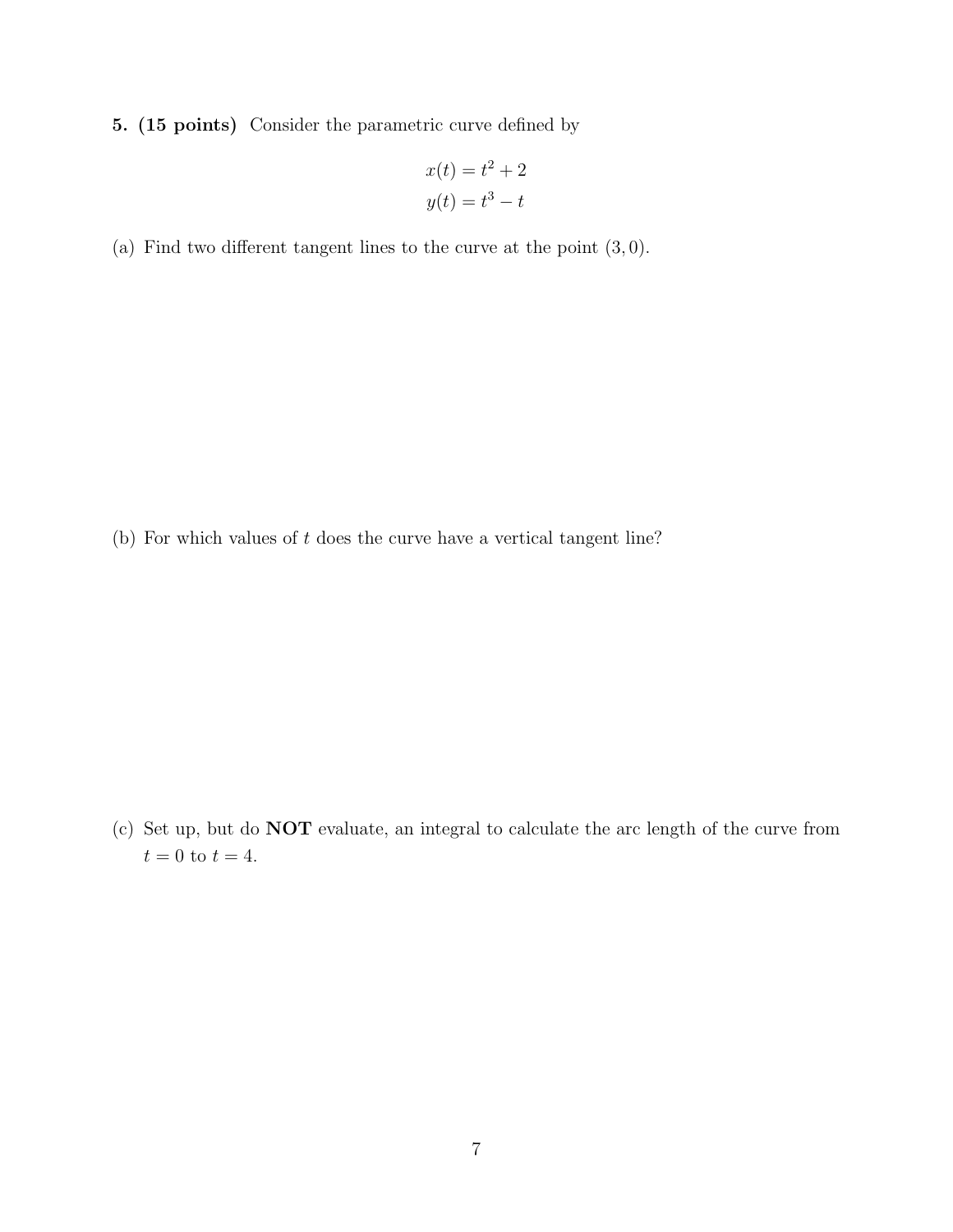Use the polar area formula to find the area of one leaf of the three-leafed rose  $r = 3 \cos 3\theta$ .

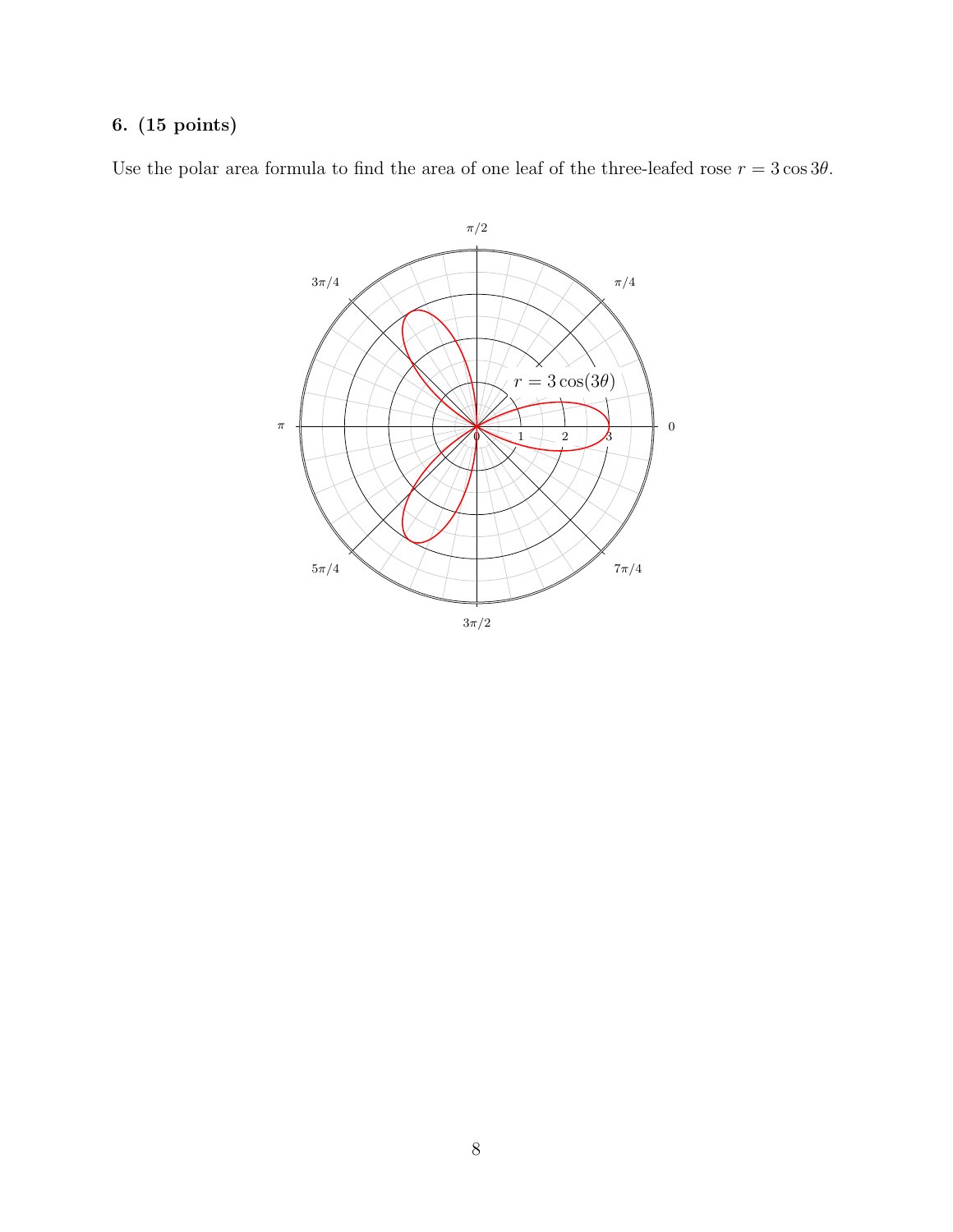7. (20 points) Determine whether each of the following sequences converge. If a sequence converges find its limit; if it diverges, explain why.

(a) 
$$
a_n = \frac{2n}{3n+1}
$$

(b) 
$$
a_n = \ln(2n) - \ln(3n + 1)
$$

$$
(c) \ \ a_n = \frac{n}{\ln(n+1)}
$$

(d) 
$$
a_n = \frac{\sin(n)}{\sqrt{n}}
$$

(e) 
$$
a_n = \sin\left(\frac{1}{\sqrt{n}}\right)
$$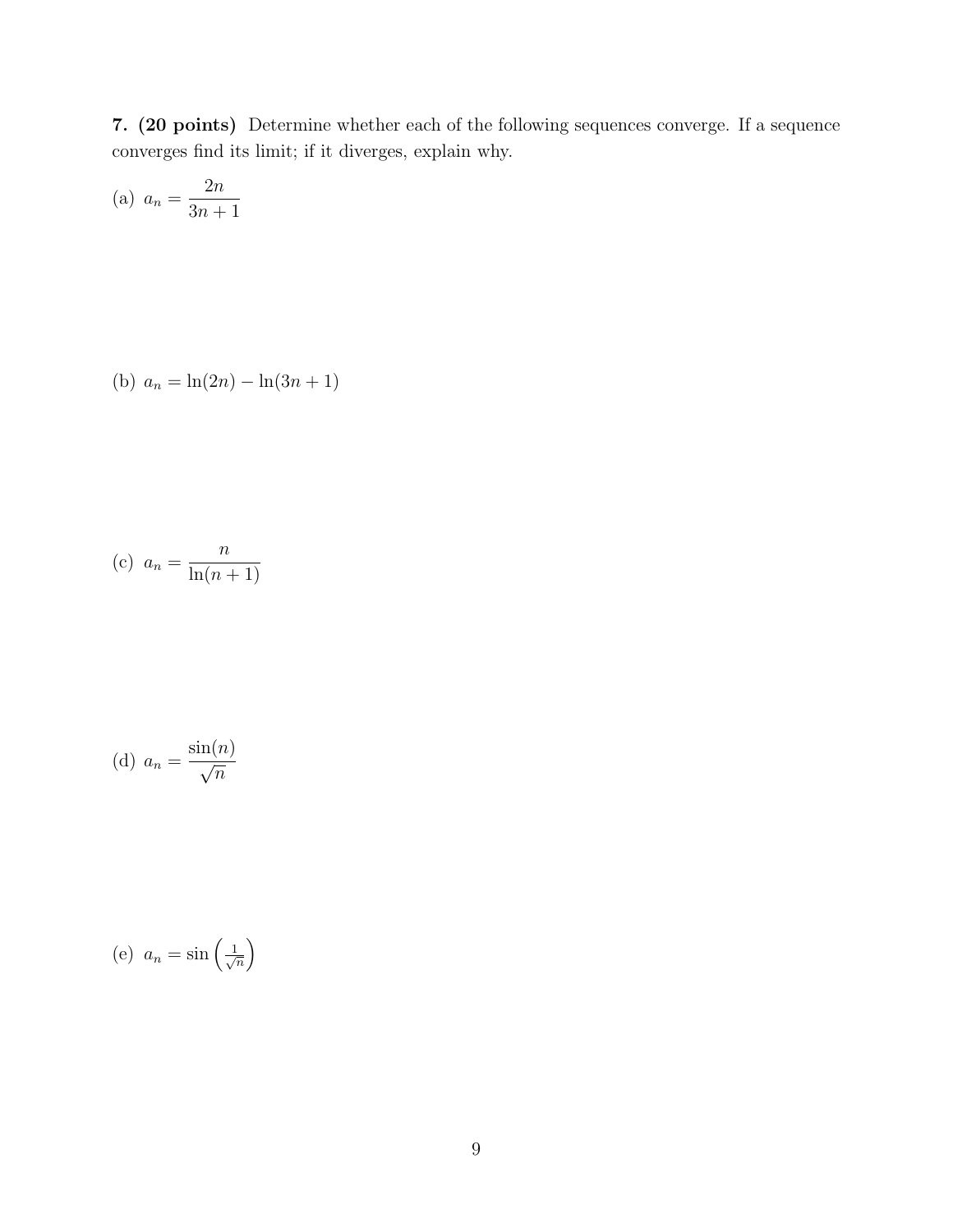# Part B

8. (15 points) Determine whether each of the following series diverges or converges. If a series diverges, justify. If it converges, justify, and find the value of its sum.

(a) 
$$
\sum_{n=0}^{\infty} \frac{2n}{3n+1}
$$

(b) 
$$
\sum_{n=0}^{\infty} \frac{2^n + (-2)^n}{3^n}
$$

(c) 
$$
\sum_{n=1}^{\infty} \frac{2}{n(n+2)}
$$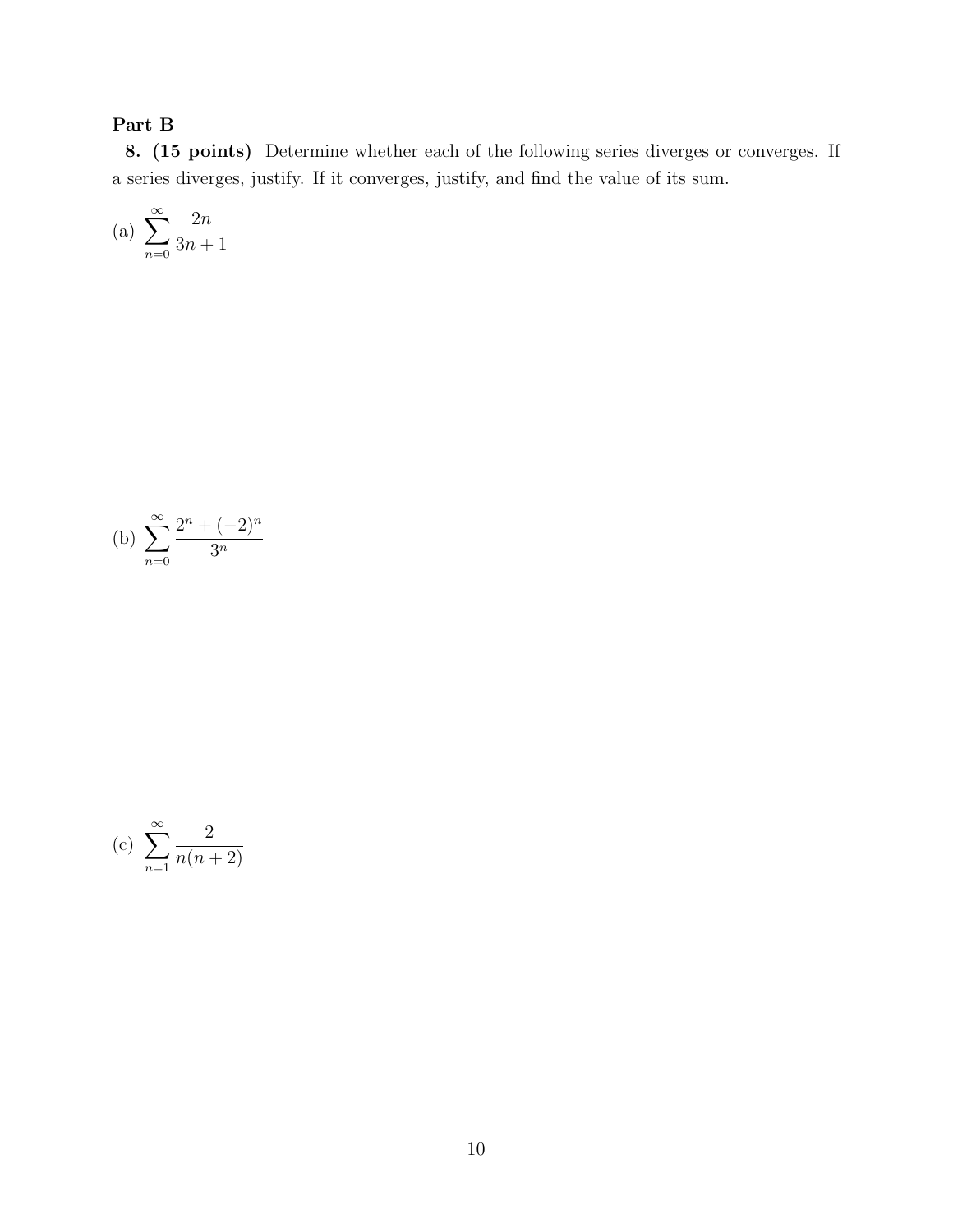(a) Use the Integral Test to check whether the series  $\sum_{n=1}^{\infty}$  $n=2$ 1  $n(\ln n)$ converges or diverges.

(b) Determine all values of  $p$  for which the series

$$
\sum_{n=2}^{\infty} \frac{1}{n(\ln n)^p}
$$

converges.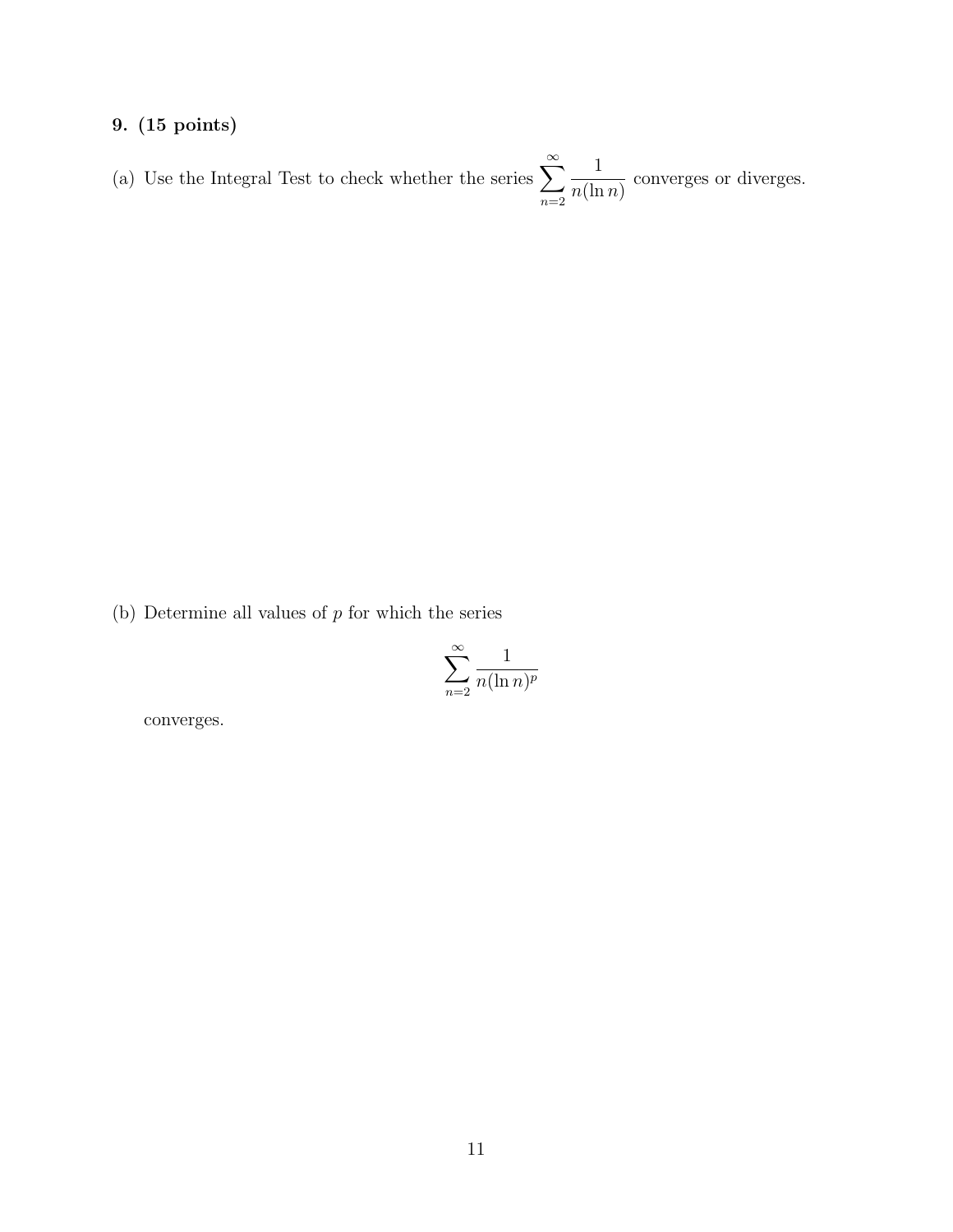10. (10 points) Determine if the following series converge or diverge and justify your answer.

(a) 
$$
\sum_{n=1}^{\infty} \frac{\ln(n)}{n}
$$

(b) 
$$
\sum_{n=1}^{\infty} \left( \frac{2n}{3n+1} \right)^n
$$

(c) 
$$
\sum_{n=1}^{\infty} \frac{\arctan(n)}{n^{1.2}}
$$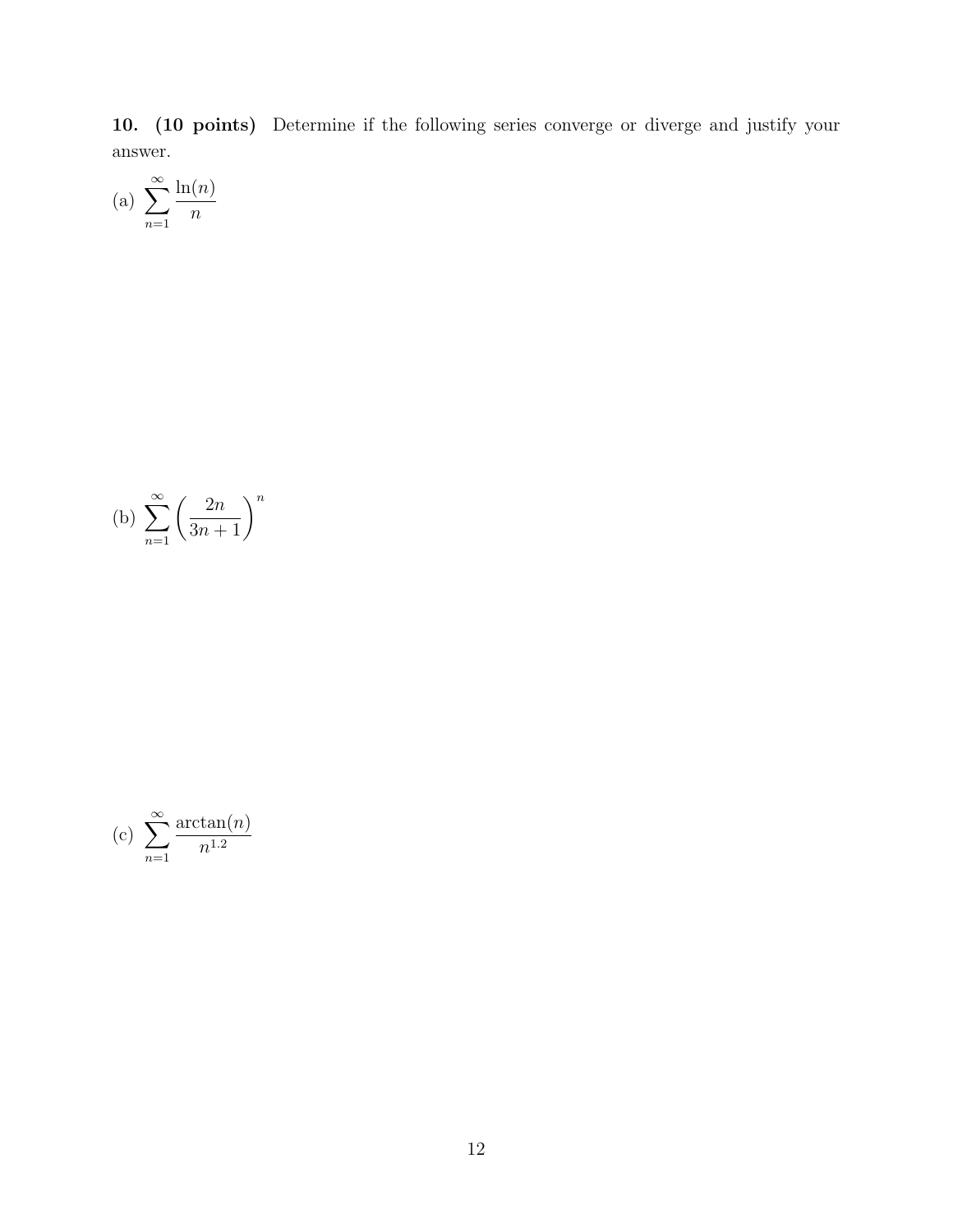11. (15 points) Decide whether the following series are absolutely convergent, conditionally convergent, or divergent, and justify.

(a) 
$$
\sum_{n=1}^{\infty} (-1)^n \frac{n}{\sqrt{n^3 + 2}}
$$

(b) 
$$
\sum_{n=1}^{\infty} (-1)^n \frac{n!}{(2n)!}
$$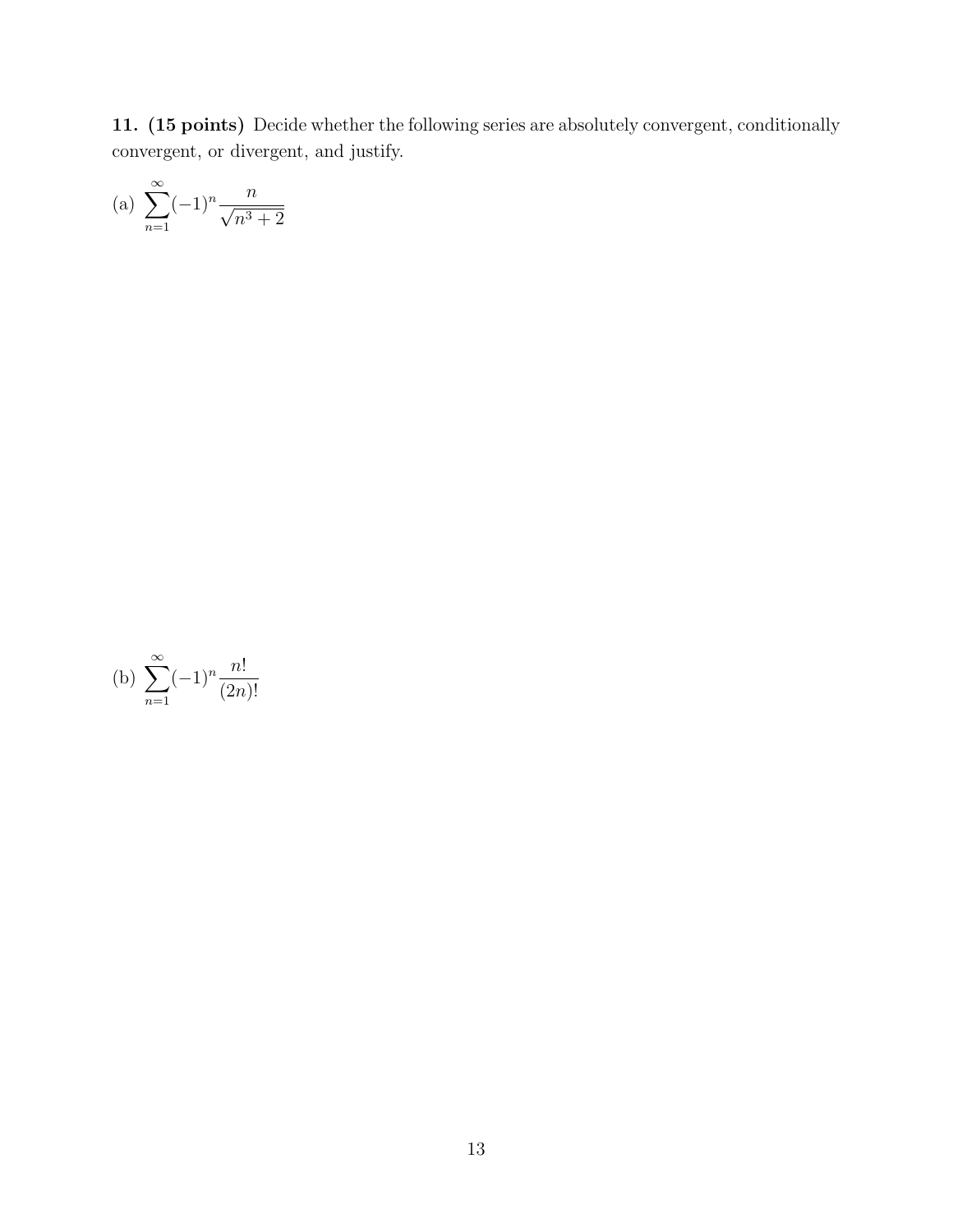12. (10 points) Find the radius of convergence and the interval of convergence of the following power series.

(a) 
$$
\sum_{n=1}^{\infty} \frac{4^n}{n!} (x+1)^n
$$

(b) 
$$
\sum_{n=1}^{\infty} \frac{(2x-1)^n}{5^n \sqrt{n}}
$$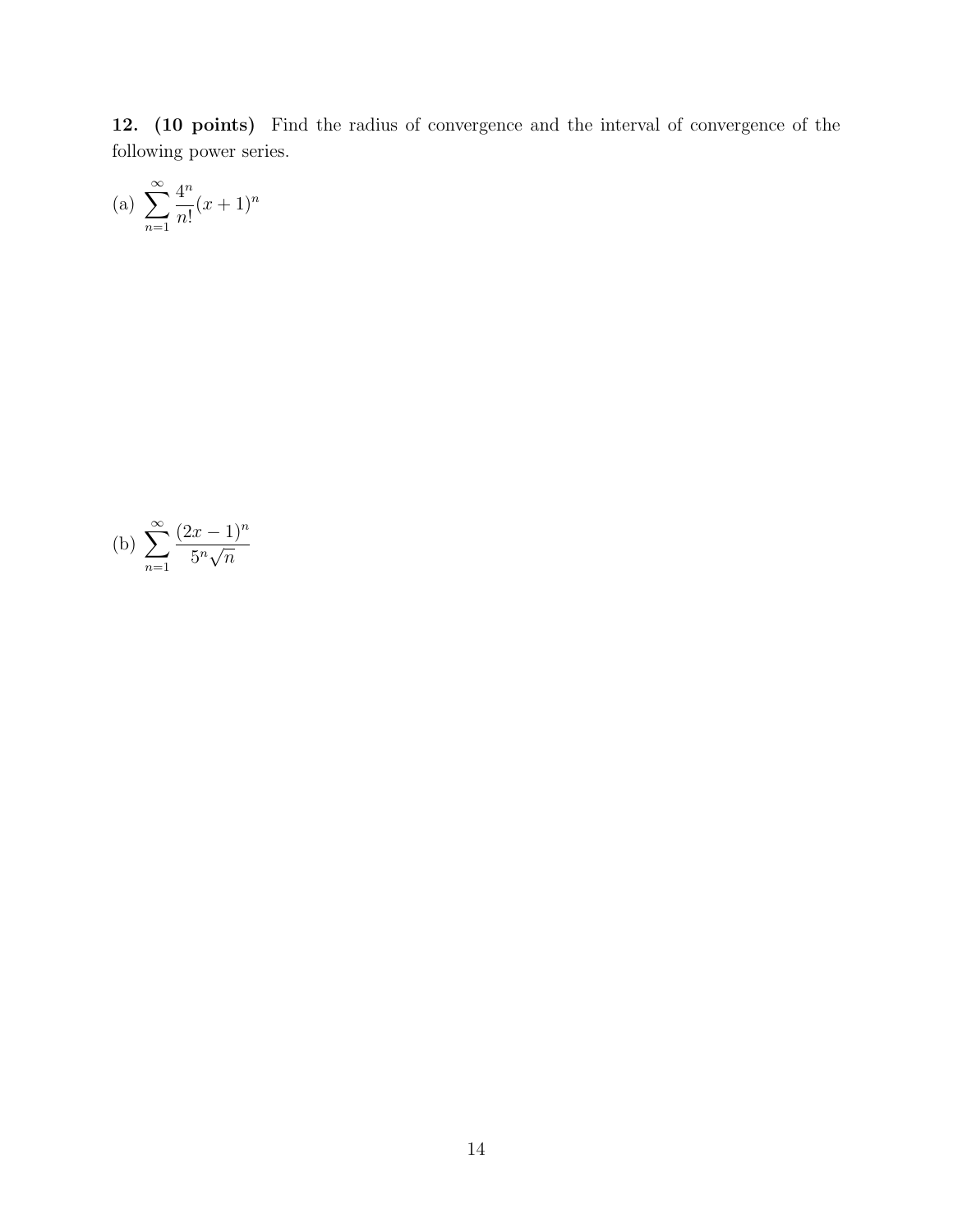(a) Find the Taylor series centered at  $a = 0$  of the function  $\ln(1 - x^2)$  and its interval of convergence.

(b) Write the integral  $\int^x$ 0  $\ln(1-t^2)dt$  as a power series in x, and find its interval of convergence.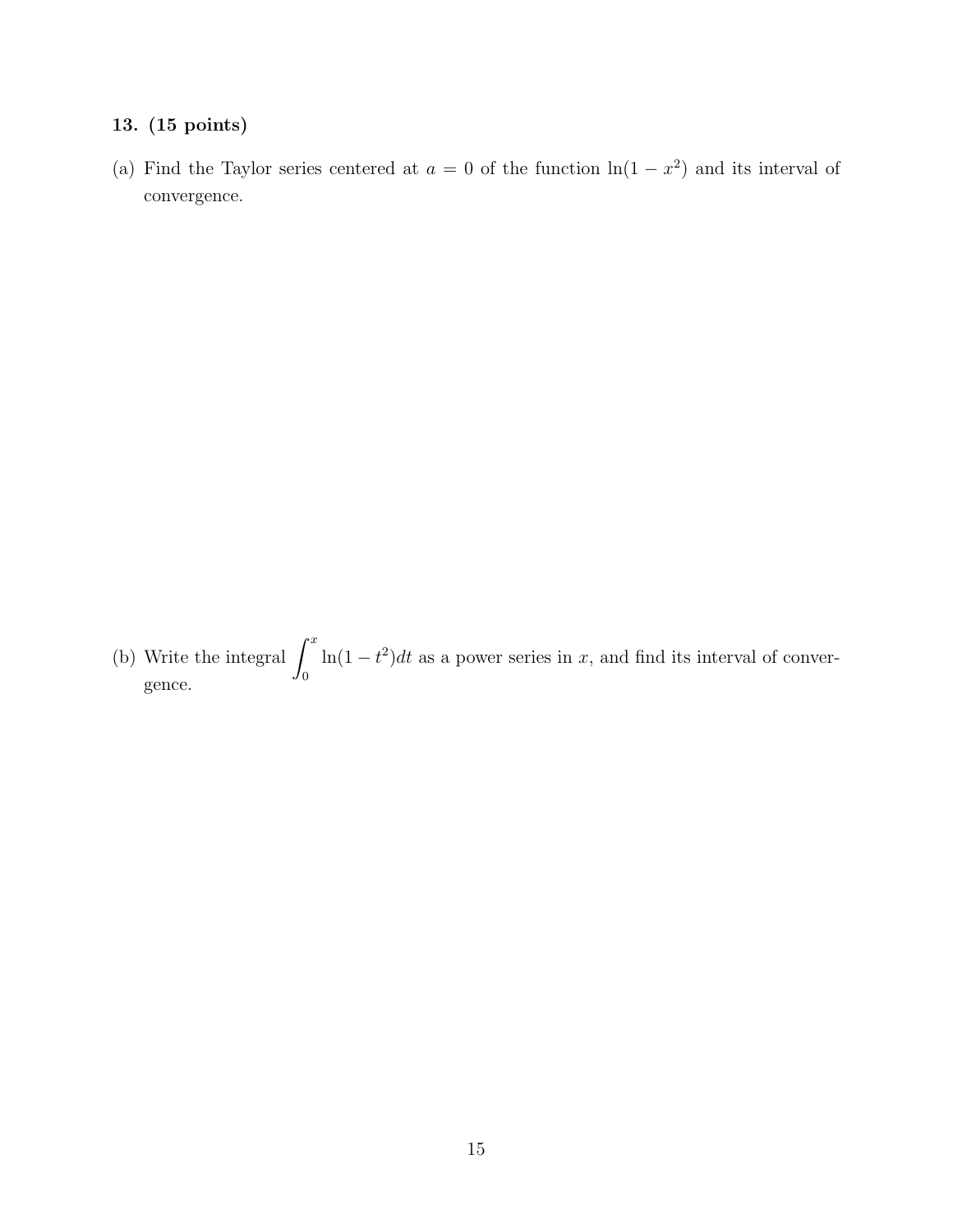(a) Compute the Taylor series of the function  $f(x) = \sin(x)$  centered at  $a = -\pi/2$  and its interval of convergence.

(b) Find the Taylor polynomials of  $f(x)$  of degree 2 and 3.